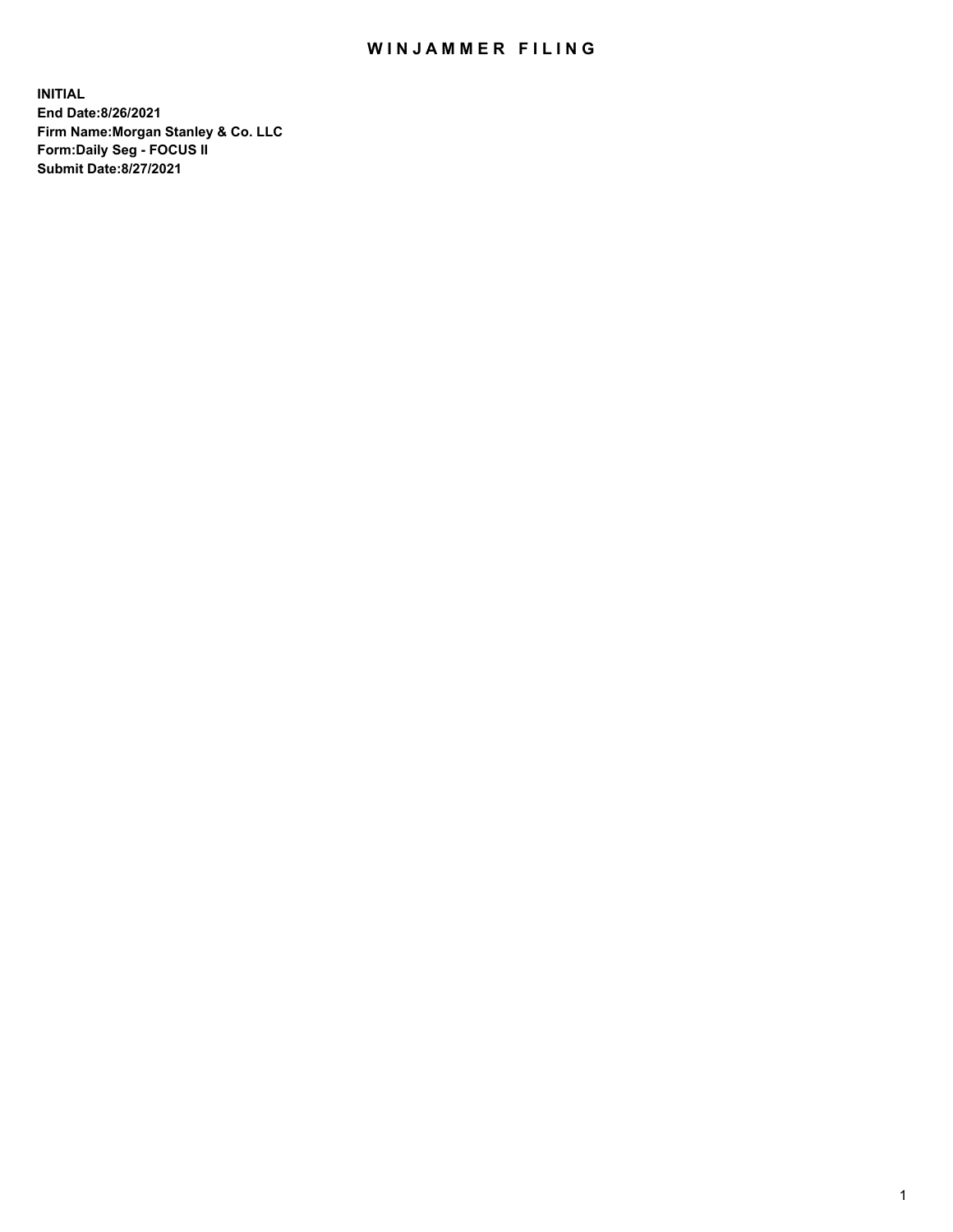**INITIAL End Date:8/26/2021 Firm Name:Morgan Stanley & Co. LLC Form:Daily Seg - FOCUS II Submit Date:8/27/2021 Daily Segregation - Cover Page**

| Name of Company                                                                                                                                                                                                                                                                                                                | Morgan Stanley & Co. LLC                                    |
|--------------------------------------------------------------------------------------------------------------------------------------------------------------------------------------------------------------------------------------------------------------------------------------------------------------------------------|-------------------------------------------------------------|
| <b>Contact Name</b>                                                                                                                                                                                                                                                                                                            | <b>Ikram Shah</b>                                           |
| <b>Contact Phone Number</b>                                                                                                                                                                                                                                                                                                    | 212-276-0963                                                |
| <b>Contact Email Address</b>                                                                                                                                                                                                                                                                                                   | lkram.shah@morganstanley.com                                |
| FCM's Customer Segregated Funds Residual Interest Target (choose one):<br>a. Minimum dollar amount: ; or<br>b. Minimum percentage of customer segregated funds required:% ; or<br>c. Dollar amount range between: and; or<br>d. Percentage range of customer segregated funds required between:% and%.                         | 235,000,000<br><u>0</u><br>0 <sup>0</sup><br>00             |
| FCM's Customer Secured Amount Funds Residual Interest Target (choose one):<br>a. Minimum dollar amount: ; or<br>b. Minimum percentage of customer secured funds required:%; or<br>c. Dollar amount range between: and; or<br>d. Percentage range of customer secured funds required between: % and %.                          | 140,000,000<br><u>0</u><br>0 <sub>0</sub><br>0 <sub>0</sub> |
| FCM's Cleared Swaps Customer Collateral Residual Interest Target (choose one):<br>a. Minimum dollar amount: ; or<br>b. Minimum percentage of cleared swaps customer collateral required:% ; or<br>c. Dollar amount range between: and; or<br>d. Percentage range of cleared swaps customer collateral required between:% and%. | 92,000,000<br><u>0</u><br><u>00</u><br>00                   |

Attach supporting documents CH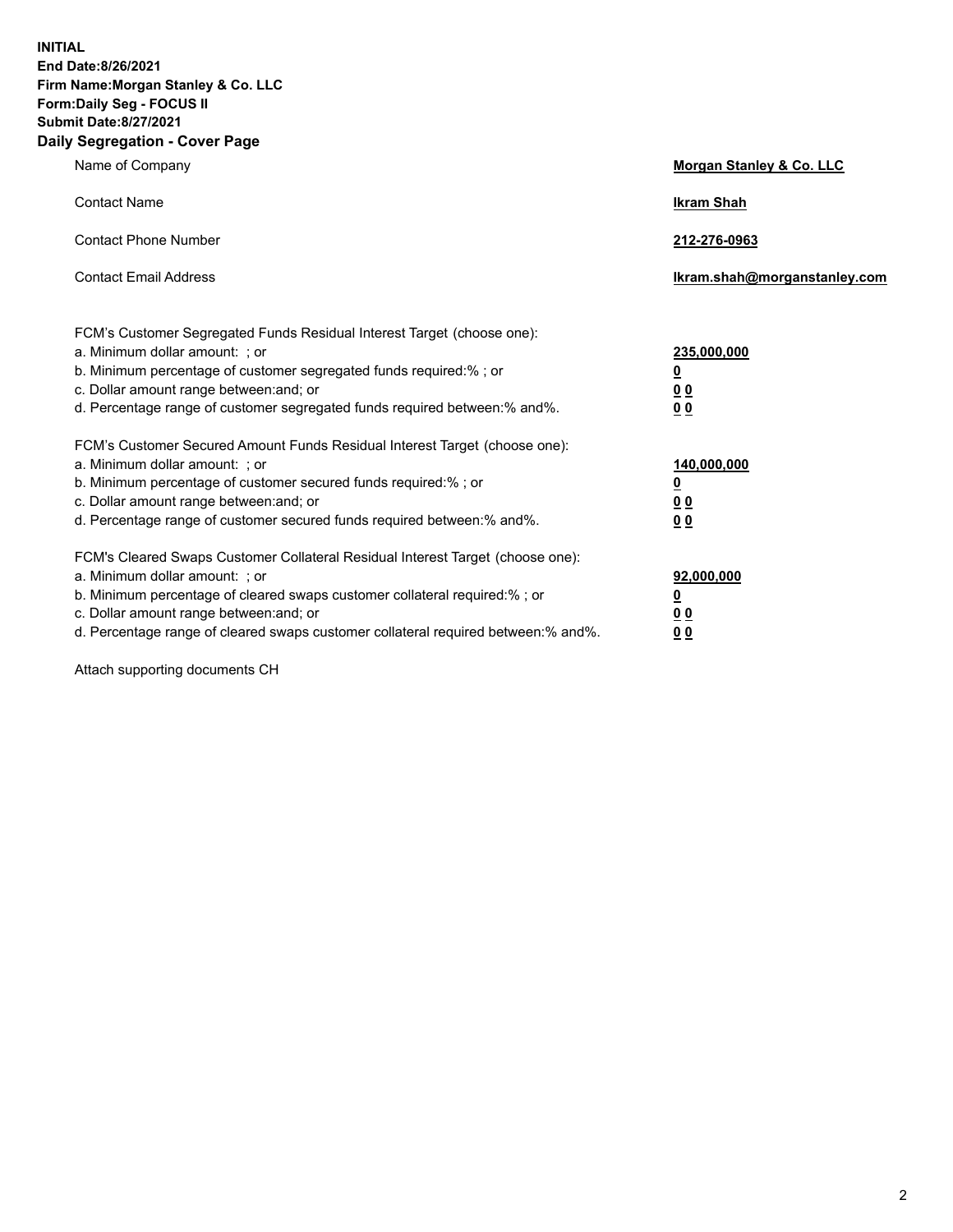## **INITIAL End Date:8/26/2021 Firm Name:Morgan Stanley & Co. LLC Form:Daily Seg - FOCUS II Submit Date:8/27/2021 Daily Segregation - Secured Amounts**

Foreign Futures and Foreign Options Secured Amounts Amount required to be set aside pursuant to law, rule or regulation of a foreign government or a rule of a self-regulatory organization authorized thereunder

- 1. Net ledger balance Foreign Futures and Foreign Option Trading All Customers A. Cash **4,703,050,006** [7315]
	- B. Securities (at market) **2,040,698,029** [7317]
- 2. Net unrealized profit (loss) in open futures contracts traded on a foreign board of trade **822,276,309** [7325]
- 3. Exchange traded options
	- a. Market value of open option contracts purchased on a foreign board of trade **35,406,836** [7335]
	- b. Market value of open contracts granted (sold) on a foreign board of trade **-19,373,372** [7337]
- 4. Net equity (deficit) (add lines 1. 2. and 3.) **7,582,057,808** [7345]
- 5. Account liquidating to a deficit and account with a debit balances gross amount **34,995,220** [7351] Less: amount offset by customer owned securities **-33,837,471** [7352] **1,157,749**
- 6. Amount required to be set aside as the secured amount Net Liquidating Equity Method (add lines 4 and 5)
- 7. Greater of amount required to be set aside pursuant to foreign jurisdiction (above) or line 6.

## FUNDS DEPOSITED IN SEPARATE REGULATION 30.7 ACCOUNTS

- 1. Cash in banks
	- A. Banks located in the United States **338,686,140** [7500]
	- B. Other banks qualified under Regulation 30.7 **182,540,612** [7520] **521,226,752**
- 2. Securities
	- A. In safekeeping with banks located in the United States **594,456,786** [7540]
	- B. In safekeeping with other banks qualified under Regulation 30.7 **58,057,248** [7560] **652,514,034**
- 3. Equities with registered futures commission merchants
	-
	- B. Securities **0** [7590]
	- C. Unrealized gain (loss) on open futures contracts **-191,677** [7600]
	- D. Value of long option contracts **0** [7610]
	- E. Value of short option contracts **0** [7615] **13,943,284** [7620]
- 4. Amounts held by clearing organizations of foreign boards of trade
	-
	- B. Securities **0** [7650]
	- C. Amount due to (from) clearing organization daily variation **0** [7660]
	- D. Value of long option contracts **0** [7670]
	- E. Value of short option contracts **0** [7675] **0** [7680]
- 5. Amounts held by members of foreign boards of trade
	-
	-
	- C. Unrealized gain (loss) on open futures contracts **822,467,985** [7720]
	- D. Value of long option contracts **35,406,836** [7730]
	-
- 6. Amounts with other depositories designated by a foreign board of trade **0** [7760]
- 7. Segregated funds on hand **0** [7765]
- 8. Total funds in separate section 30.7 accounts **7,798,636,668** [7770]
- 9. Excess (deficiency) Set Aside for Secured Amount (subtract line 7 Secured Statement Page 1 from Line 8)
- 10. Management Target Amount for Excess funds in separate section 30.7 accounts **140,000,000** [7780]
- 11. Excess (deficiency) funds in separate 30.7 accounts over (under) Management Target **75,421,111** [7785]

**0** [7305]

[7354] **7,583,215,557** [7355]

**7,583,215,557** [7360]

[7530]

[7570]

A. Cash **14,134,961** [7580]

A. Cash **0** [7640]

 A. Cash **4,384,267,154** [7700] B. Securities **1,388,183,995** [7710] E. Value of short option contracts **-19,373,372** [7735] **6,610,952,598** [7740] **215,421,111** [7380]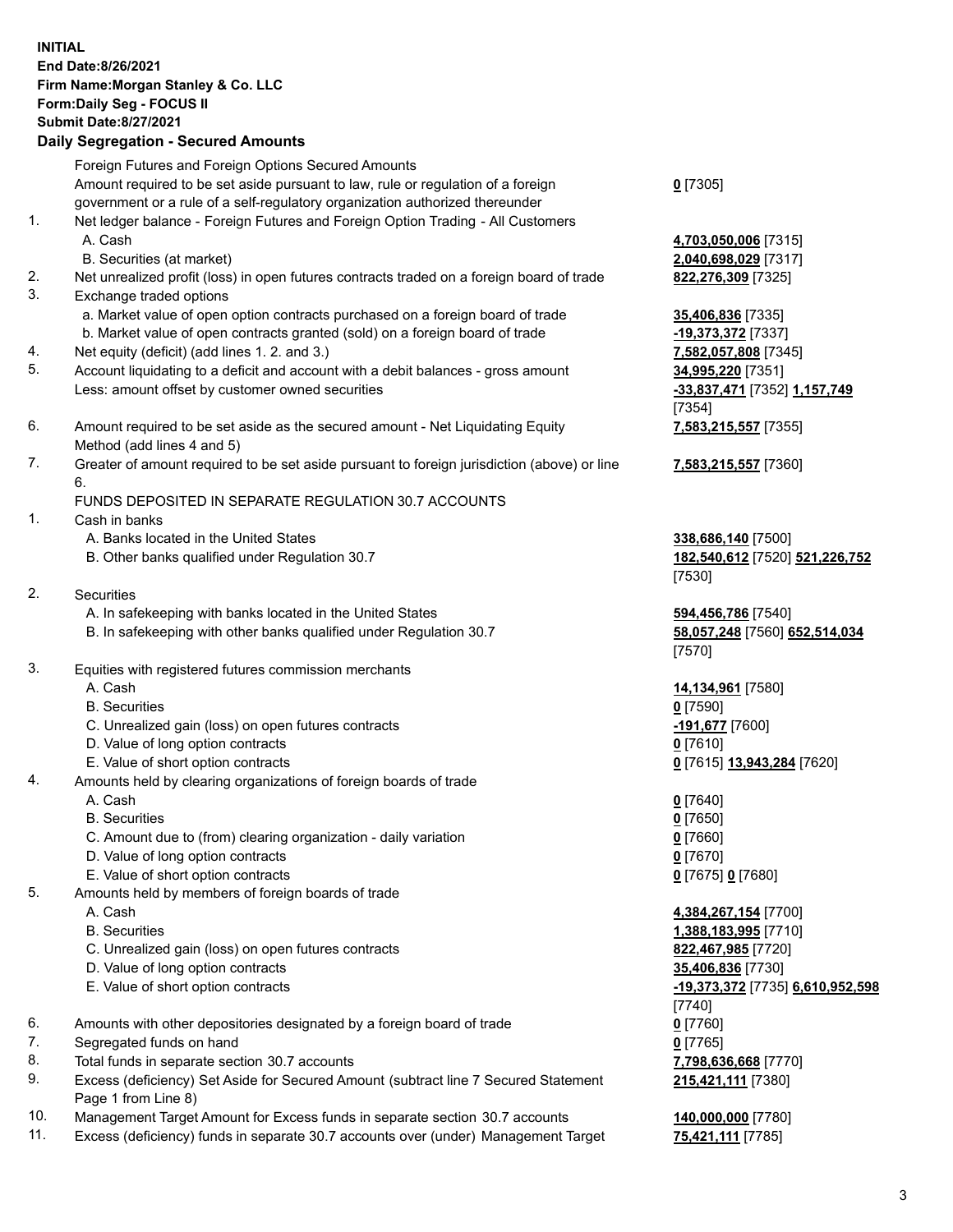**INITIAL End Date:8/26/2021 Firm Name:Morgan Stanley & Co. LLC Form:Daily Seg - FOCUS II Submit Date:8/27/2021 Daily Segregation - Segregation Statement** SEGREGATION REQUIREMENTS(Section 4d(2) of the CEAct) 1. Net ledger balance A. Cash **15,110,595,251** [7010] B. Securities (at market) **7,371,418,350** [7020] 2. Net unrealized profit (loss) in open futures contracts traded on a contract market **1,880,288,638** [7030] 3. Exchange traded options A. Add market value of open option contracts purchased on a contract market **1,017,106,325** [7032] B. Deduct market value of open option contracts granted (sold) on a contract market **-666,335,015** [7033] 4. Net equity (deficit) (add lines 1, 2 and 3) **24,713,073,549** [7040] 5. Accounts liquidating to a deficit and accounts with debit balances - gross amount **235,562,801** [7045] Less: amount offset by customer securities **-233,275,119** [7047] **2,287,682** [7050] 6. Amount required to be segregated (add lines 4 and 5) **24,715,361,231** [7060] FUNDS IN SEGREGATED ACCOUNTS 7. Deposited in segregated funds bank accounts A. Cash **2,880,490,241** [7070] B. Securities representing investments of customers' funds (at market) **0** [7080] C. Securities held for particular customers or option customers in lieu of cash (at market) **2,629,482,302** [7090] 8. Margins on deposit with derivatives clearing organizations of contract markets A. Cash **14,698,620,491** [7100] B. Securities representing investments of customers' funds (at market) **0** [7110] C. Securities held for particular customers or option customers in lieu of cash (at market) **4,590,926,577** [7120] 9. Net settlement from (to) derivatives clearing organizations of contract markets **-207,382,460** [7130] 10. Exchange traded options A. Value of open long option contracts **1,017,106,325** [7132] B. Value of open short option contracts **and the set of our original contracts -666,335,015** [7133] 11. Net equities with other FCMs A. Net liquidating equity **10,173,734** [7140] B. Securities representing investments of customers' funds (at market) **0** [7160] C. Securities held for particular customers or option customers in lieu of cash (at market) **0** [7170] 12. Segregated funds on hand **151,009,471** [7150] 13. Total amount in segregation (add lines 7 through 12) **25,104,091,666** [7180] 14. Excess (deficiency) funds in segregation (subtract line 6 from line 13) **388,730,435** [7190] 15. Management Target Amount for Excess funds in segregation **235,000,000** [7194]

16. Excess (deficiency) funds in segregation over (under) Management Target Amount Excess

**153,730,435** [7198]